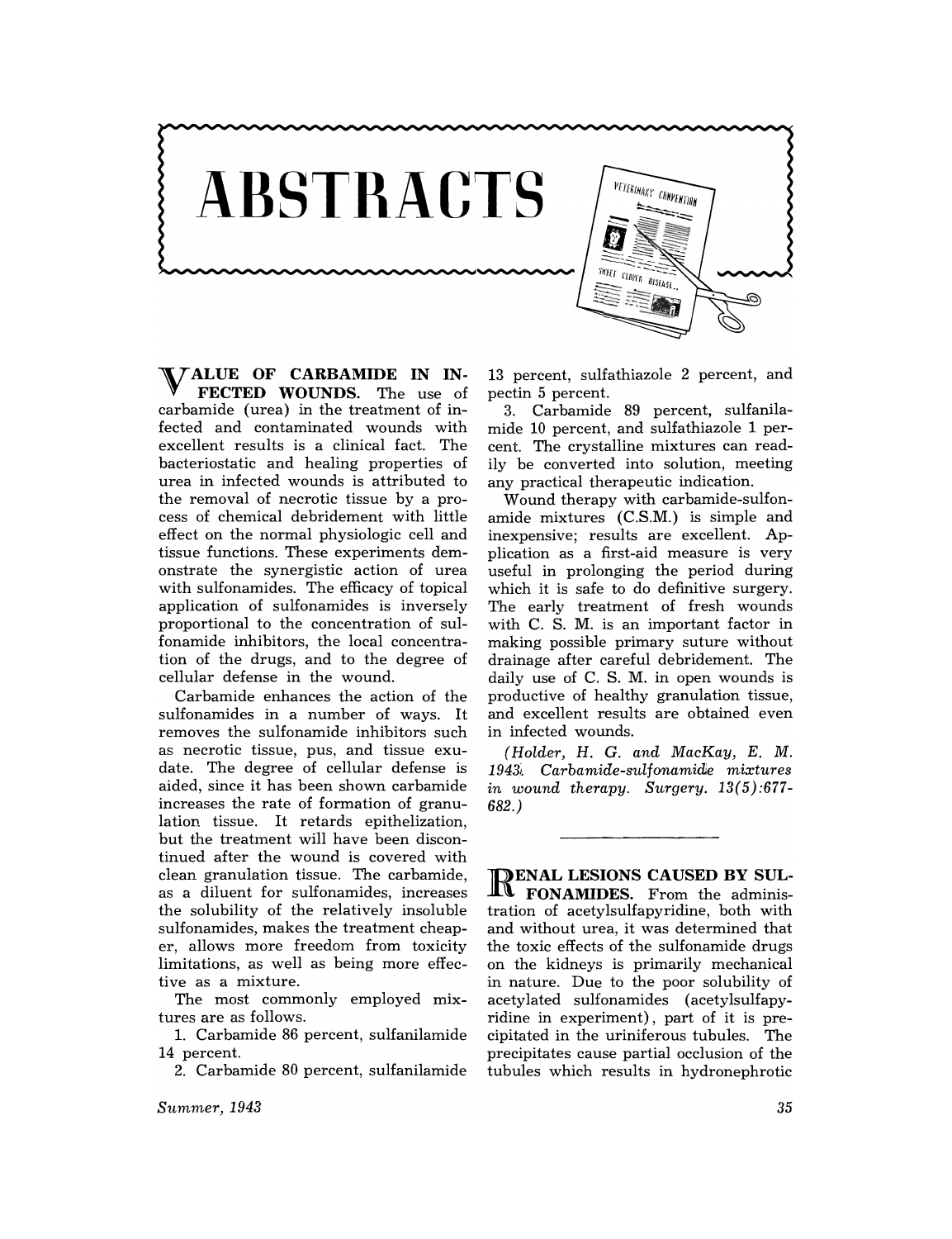degeneration ranging from severe degeneration to necrosis of the epithelium of the involved tubules. This damaged tissue in turn serves as a matrix or core for calcium precipitation and calculus formation. The calculi may cause areas of hydronephrosis. These lesions produced in rats coincide with those produced in humans and animals.

By test tube and animal experimentation it was found that the solubility of sulfapyridine increased proportionately with the specific gravity of the urine. The possible role of urea was considered. Upon simultaneous administration of urea and acetylsulfapyridine to the rats there was no precipitate in the nephric tubules and no lesions were produced.

*(Sabin,* S. *S., Aronberg,* L. *M ... and Rolnick, H.* C. 1943. *The nature* of *the renal lesion with the sulfonamides and its prevention with urea. Am. Jour. Path. 19(2):*  211-219.)

THE **EFFECT OF WEATHER ON THE SEMEN OF BULLS.** Experimentation was conducted at the Beltsville Research Center to determine if the semen of bulls tends to degenerate during the summer months in a manner similar to that found in rams, and if so, if the degeneration is an important cause of low fertility.

Samples of semen from three beef-type Shorthorn and three milking Shorthorn bulls were studied at intervals of two weeks throughout a year. The semen was collected by means of an artificial vagina. Observations were made on motility, volume, number of sperm per cc., total number of sperm, the proportion of abnormal heads, necks, middle pieces, and tails, total abnormal spermatozoa, and the ability of the sperm to survive in storage.

Aside from sample variations the greatest effect on semen quality was due to differences between bulls. Most significant was the effect of season on sperm morphology and on the number of sperm per cc. Samples of sperm contained the highest frequency of abnormal heads and necks in the summer and the lowest in

winter. The fact that abnormal tails were most numerous in winter and fewest in summer could only be attributed to cold weather effects after collection. Total sperm production was highest in the spring and lowest in fall. The volume of semen produced was highest in winter and lowest in summer.

Attempting to correlate semen quality, as measured by their criteria with the trend in fertile matings, the investigators analyzed the breeding data of the herds from which the bulls used in this study were taken. They studied a total of 1,135 matings which covered a period of about seven years. These records revealed that the highest percentage of fertile matings occurred in April (59.6%) and was the lowest in August  $(40.8\%)$ .

Since there was a decline in both semen quality and percentage of fertile matings during the summer months, it was concluded that warm environment affected certain qualities of sperm to the extent that they were reflected in the breeding efficiency of the herd. These results are in close agreement with results of dairy cattle investigations.

It was recommended that management of beef cattle in warm climates be altered to permit the breeding season to fall either before or after the hot season. But if any breeding is carried on during the summer months it may be helpful to maintain the bull in cool quarters.

*(Phillips, Ralph* W., *Knapp, Bradford Jr., Heemstra, Louis C., and Eaton, Orson* N. *1943. Seasonal variations in the semen*  of *bulls. Amer. Jour. Vet. Res. 4(11):*  115-119.)

USE **OF PENICILLIN IN WOUND U THERAPY.** Penicillin, when used therapeutically against experimental against experimental *Clostridium welchii* infection, proved to be far superior to sulfathiazole and sulfadiazine. The latter two agents protected 50 percent of experimentally infected animals, but huge lesions remained from which *Clostridium welchii* could be isolated for four to five weeks after inoculation.

Mice and guinea pigs were inoculated

*The Veterinary Student.*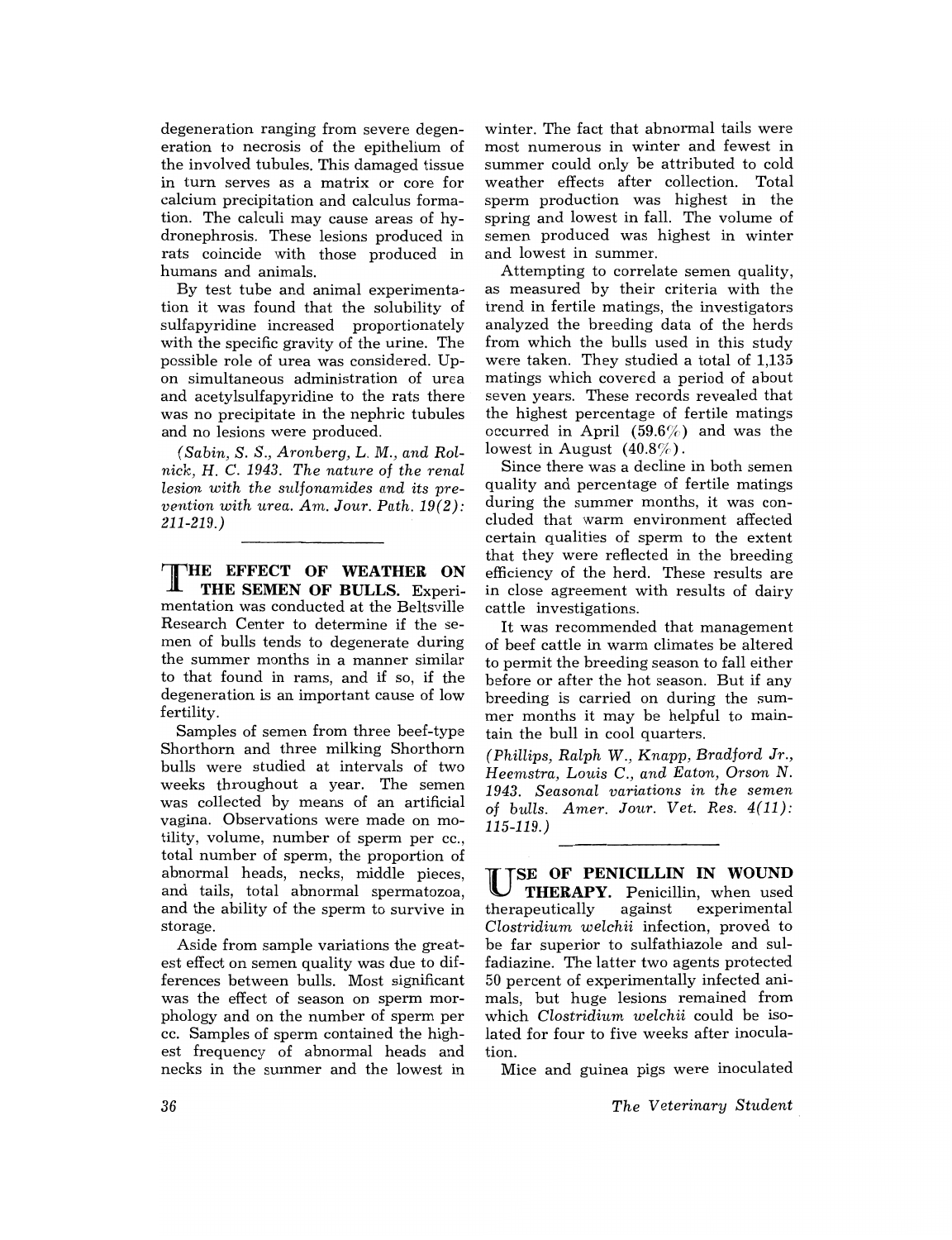intramuscularly in the thigh with a culture of *Clostridium welchii* of sufficient virulence to kill 90-100 percent of untreated animals.

A single injection of 50 Florey units of penicillin administered subcutaneously at the time of intramuscular injection of *Clostridium welchii* protected 98 percent of infected animals. Small doses repeated every four hours over a period of 48 hours gave as good results as large single doses. To obtain maximum effect of penicillin, the therapy had to be started within 3 hours after inoculation with *Clostridium welchii.* Therapy given after three hours is associated with a lowered survival rate, however, death in penicillin treated animals occurred 48 hours or more after inoculation while death in sulfonamide treated animals occurred most frequently within 24 hours.

No drug toxicity was observed in any of the animals treated.

*(Hac,* L. R. *and Agnes,* C. H. 1943. *Penicillin in treatment* of *experimental Clostridium welchii infection. Proc.* of *the Soc. for Exp. Biol. and Med. 53:(1)*  61-62.)

H ORMONE **INFLUENCE ON THE SKELETAL SYSTEM.** Sexual differences in the extent and form of osseous growth have been noted in many species, and in some species, cyclic changes in the gross and microscopic structure of at least parts of the bones have been found to be associated with reproductive phenomena. Oviparous animals which surround their ova with calcified shells need some mechanism to co-ordinate certain aspects of calcium metabolism with reproductive function. Since the bones act as storehouses for the calcium reserves of the body, they may be associated with reproductive functions. The drain upon the maternal calcium stores in mammals imposed by embryonic skeletal development or by lactation might indicate a need for some mechanism of interrelationship between reproductive functions and calcium metabolism in mammals.

In the experiments conducted, injection of estrogenic hormones into birds in-

*Summer, 1943* 

creased the levels of serum calcium and accelerated the formation of endosteal bone. However, the rapid proliferation and ossification of osteogenic tissue could occur in estrogen-treated birds in the absence of marked changes in the levels of serum calcium especially when small amounts of androgen were also injected. The gonads or steroid sex hormones, therefore, may influence both bone proliferation and the mechanism regulating calcium levels, but these two phenomena are not necessarily related.

In some laboratory rodents the sclerosis of cartilaginous matrix, proliferation and ossification of medullary osteogenic tissues were augmented in estrogen-treated animals, but the levels of serum calcium were unchanged or only slightly affected. Androgens prevented the excessive osseous growth when given to mammals given estrogens.

The experimenters believe that the augmented medullary proliferation of bone may be most satisfactorily explained by assuming that estrogens stimulate osteo blasts or the differentiation of osteoblasts from undifferentiated elements of the marrow. The apparent differences in the response of the osteogenic tissues of birds and mammals to androgens when injected simultaneously with estrogens may be due to some fundamental differences in changes induced in cells of the marrow. There is no evidence that estrogens affect calcium metabolism in the same manner as do the parathyroids and "vitamin D" compounds.

The gonads or the steroid sex hormones regulate to some extent the morphogenesis of the skeleton and may control in part the extent of skeletal growth. Large amounts, especially of estrogens, inhibit growth of cartilage and hence longitudinal osseous growth. The function of the anterior pituitary gland is probably also altered in such animals and may be directly responsible for the ensuing "dwarfism". Small amounts, especially of androgen, may augment the rate of longitudinal growth of the skeleton.

The steroid hormones may find a practical application in the prevention or alleviation of symptoms of senile osteo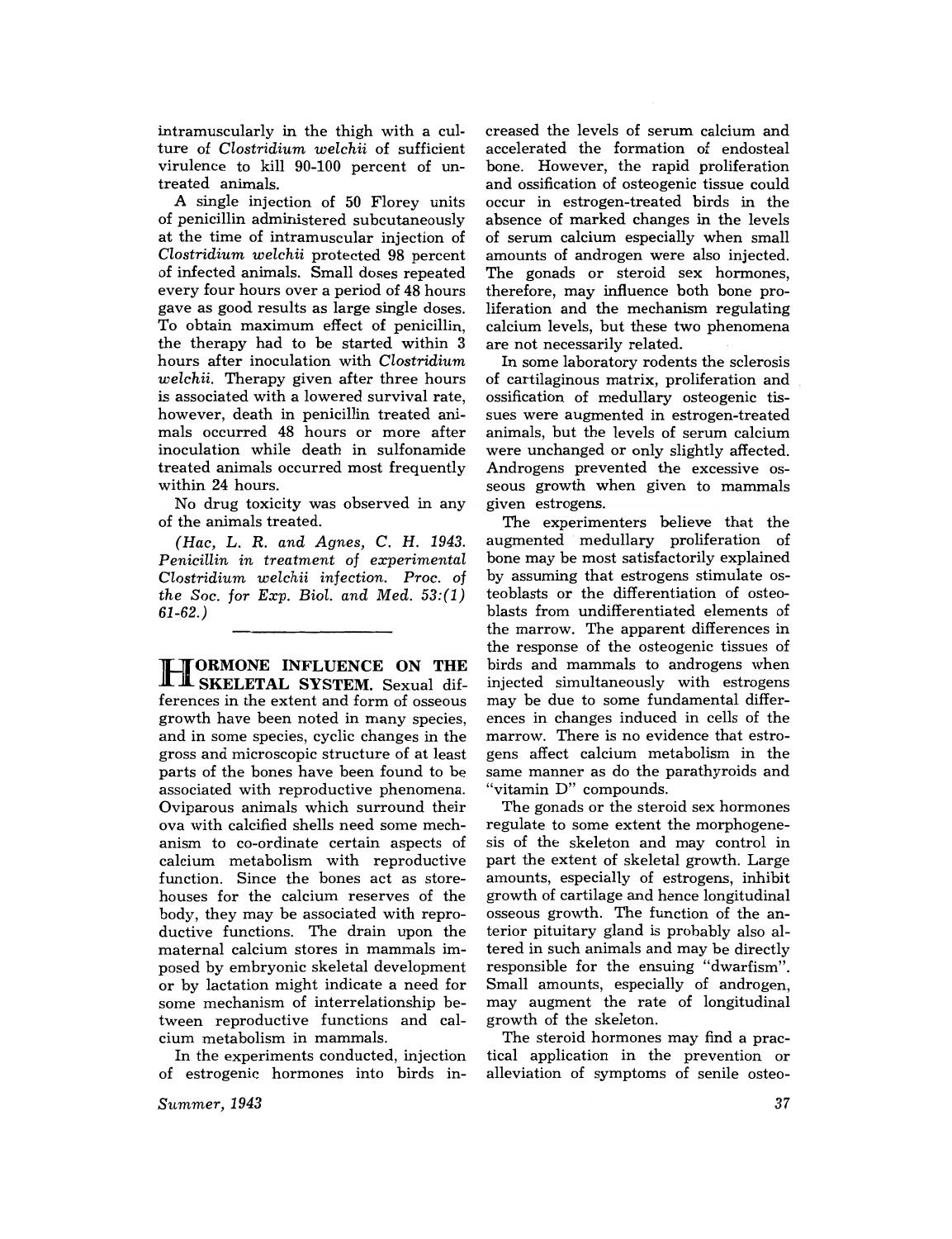porosis, in the acceleration of the healing of fractures, or in the augmentation of the rate of somatic growth in certain hypogonadal individuals.

*(Gardner,* W. *U. and Pfeiffer, Carroll A. 1943. Influence of estrogens and androgens on· the skeletal system. Phys. Rev. 23(2) :139-160.)* 

TRICHOMONAD **STERILITY IN**  COWS. The clinical picture of trichomonad sterility in cows shows considerable variation both in the symptoms end course of the disease. Secondary infections often are a complicating factor in the diagnosis of trichomoniasis. The first indication that the disease is present in a herd is the return to heat of several animals that had apparently settled.

The symptoms manifested in the cow can be divided into five groups: (1) a low-grade endometritis, (2) a catarrhal endometritis, (3) vaginitis and cervicitis, (4) pyometra, and (5) anestrus. Eighty percent of the affected cows may be placed in groups (1) and (2), and the vaginitis is more or less common to all groups. A granular vaginitis is the first symptom noticed, appearing about three days after service, and varying in intensity. Acute vaginitis usually reaches its peak in nine days, but in less severe cases, the symptoms and lesions disappear in four or five days.

Low-grade endometritis is characterized by a history of vaginitis with a return to estrum in three to six weeks after service. It may be noted that in some cases there is a spontaneous recovery in six months or longer after the return to service, thus indicating a limiting factor in the disease.

In the second type, catarrhal endometritis, conception occurs followed by death of the fetus in six to twelve weeks. The first symptom observed is a white mucoid discharge which may not appear until the third or fourth month. It usually subsides fourteen days after onset, but may persist for six weeks. The fetus mayor may not be aborted. Direct microscopic examination of exudate for the presence of *Trichomonas fetus* is approximately 33

percent accurate during the pre-peak phase of the discharge. After the discharge ceases, estrum may return, but the majority of the cows remain sterile. The agglutination test is 80 percent effective in diagnosing the type of trichomoniasis characterized by catarrhal endometritis.

Another type, or one characterized by pyometra, may develop if the dead fetus is not expelled. Such cases may be detected by rectal palpation. The remaining group, including about 10 percent of the cases, shows no symptom other than anestrum, usually with a persistent corpus luteum.

Each affected herd may show some different predominating feature, so a history of the cows returning to service at irregular periods is the only general characteristic of the disease. Diagnosis is, therefore, based mainly on the herd history confirmed by direct microscopic examination for the presence of *Trichomonas fetus* or by the agglutination test. Although the parasite is only sporadically present in vaginal exudate, and the agglutination test has an average efficiency of 60 percent in detecting individual cases, the tests are both valuable in diagnosing the herd condition.

Treatment of the trichomonad infection consists of douching the uterine cavity with 100 cc. of a 1: 400 or 1: 600 iodine solution. Successful results depend on the efficient application of the iodine treatment, and then avoidance of reinfection of the treated cows by educating the stock owner as to the venereal nature of the disease.

The prognosis in the low-grade endometritis is favorable. In catarrhal endometritis, the prognosis is guarded, depending upon whether or not the salpinx is involved. Anestrus responds to iodine and hormone treatment, and gives a satisfactory prognosis.

*(Kerr,* W. R. 1943. *Trichomoniasis in the cow. Vet. Jour. 99(4):95-106.)* 

**NIETARY CAUSE OF JOINT LE-SIONS IN HORSES.** Vitamin A deficiency as a cause of joint disease was indicated in an experiment in which lame- *(Continued on page 51)* 

*The Veterinary Student*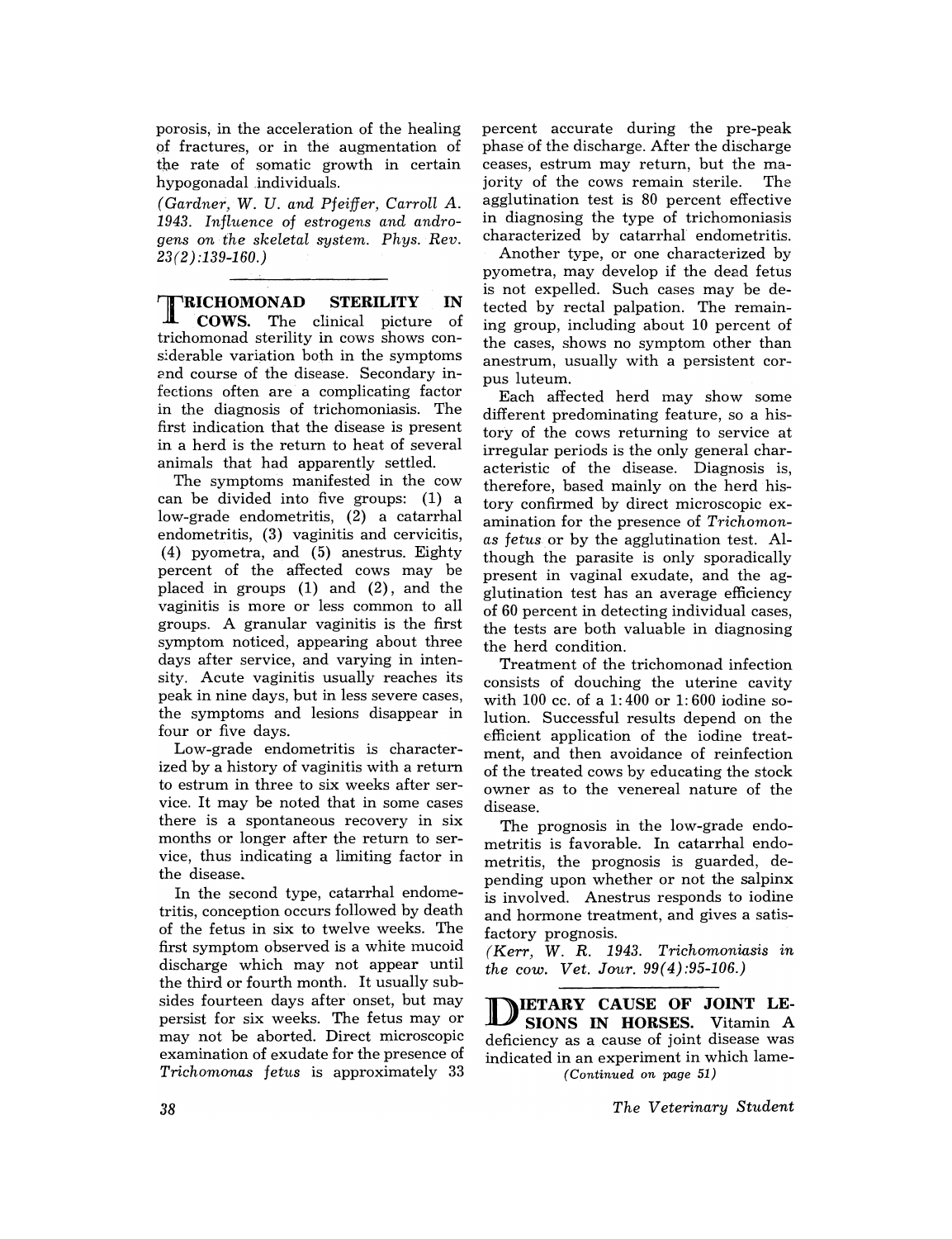Dr. Orville R. Whitney, '16, 30 - 9th St. S. E., Huron, S. Dak.

Dr. F. E. Wilhite, '34, 275 N.E. 37th St., Miami, Fla.

Dr. Frank G. Miller, '08, 1220 25th St., Ogden, Utah.

Dr. E. W. Humphrey, '99, Box 482, Moorhead, Minn.

Dr. Peter W. Wassenaar, '30, Maurice, Iowa.

Dr. T. A. Dorsey, '43, P. O. Box 254, Auburn, Wash.

Dr. A. W. Bitting, '95, St. Elizabeth Hosp., Lafayette, Ind.

Dr. Leo M. Henry, '27, 3564 So. 26th St., Omaha, Nebr.

## **DEAN BERGMAN**

*(Continued from page 12)* 

and Phi Zeta. Biographical sketches appear in both "Who's Who in America" and "American Men of Science."

As a special contribution to the war effort, he is now serving as the veterinary representative on the Seventh Service Command Committee of the Procurement and Assignment Service for Physicians, Dentists and Veterinarians under the War Manpower Commission.

## **AnSTHACTS**

*(Continued from page 38)* 

ness and characteristic rarefying lesions in joint cartilages resulted from feeding a Vitamin A deficient diet. The authors recognized that the rations previously used might be deficient in some other known or unknown dietary essential. In the repeated experiment, the same vitamin A deficient diet was used on one group of two horses as was used in the

S1lmmeT, *1943* 

previous experiment. The second group of two horses received the same diet, but in addition 5 cc. of high-potency shark liver oil twice a week.

Soon after the experiments started, the two horses not getting shark liver oil became night blind showing that they were vitamin A deficient. Blood tests throughout the experiment showed the steadily decreasing supply of vitamin A in the blood of this group. The amount of ascorbic acid in the blood of all four animals remained fairly constant throughout the experiment.

At various times during the experiment a lameness was noted in both groups which was not readily explained at the time. Joint lesions were not suspected until post mortem. The only microscopic finding of note in the post mortem examination of these horses was the joint lesions. These were present to an equal